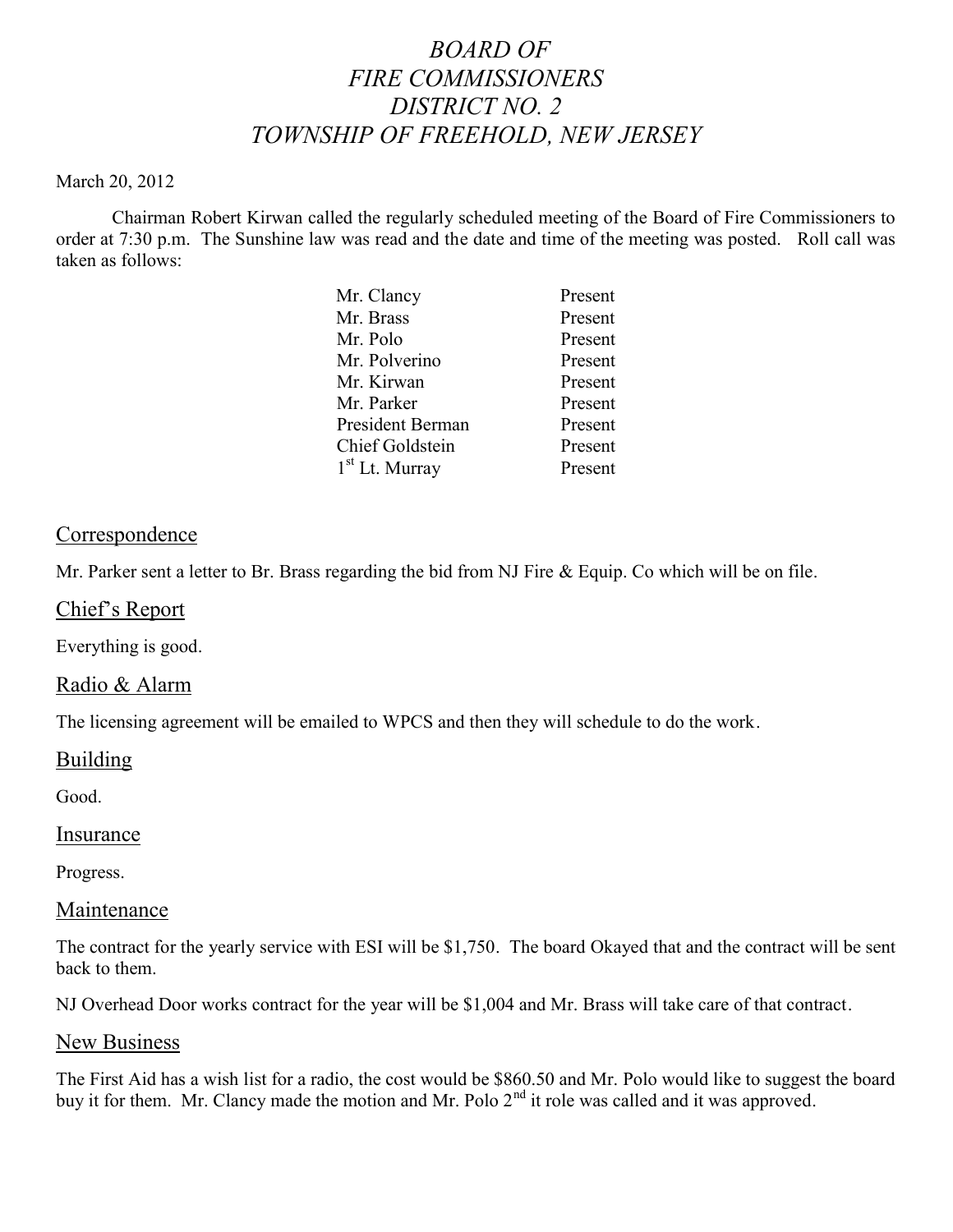## Old Business

Grant – The bid for the paks is ok to go a few things need to be clarified and added to the contract 1- is to modify the pak mounts, 2 -supply manufacture flo tests for certifications, and 3- list of model and serial #s.

Officers would like the board to consider purchasing nex gens for an addt'l \$31,877 it is \$2,679.60 for an upgrade after we get what we bid for. Only 7 paks will not be nex gens. The board would like to accept the bid made by NJ Fire & Equipment for the paks Mr. Brass made the motion and Mr. Polo 2<sup>nd</sup> it role was called and the bid was accepted.

Mr. Kirwan spoke to Dr. Fiestal's office regarding the physicals and has found that his office is \$90 cheaper than Access Services. President Berman would like to see a list of everything they would do. Mr. Kirwan will talk to Pam and get a summary of charges.

Spec. Writer – the 90 day cancellation can be taken out of the contract. The spec writer will be continued as one of the 4 to go and review the truck. Mr. Parker will contact him. Also the truck committee feels that 74 is in bad shape and should be gotten rid of. Mr. Brass is going to see what it can be sold for.

The commissioners have gotten the Title for the trailer from Roux Associates from Bill Silverstein.

### Treasurer's Report

Freehold Savings Bank

|               | Checking                | 685.15     |  |
|---------------|-------------------------|------------|--|
| Money Market  |                         | 691,503.26 |  |
|               | CD                      | 924,214.57 |  |
| Total assets: | \$1,616,402.98          |            |  |
| March Bills   |                         |            |  |
| 8270          | Postmaster of Freehold  | 270.00     |  |
| 8271          | Dennis Polo             | 9,000.00   |  |
| 8272          | <b>Greg Brass</b>       | 8,000.00   |  |
| 8273          | Samuel Polverino        | 8,000.00   |  |
| 8274          | <b>Richard Clancy</b>   | 8,000.00   |  |
| 8275          | Robert Kirwan           | 8,000.00   |  |
| 8276          | JCP & L                 | 657.51     |  |
| 8277          | NJ Natural Gas          | 1,076.76   |  |
| 8278          | <b>Verizon Wireless</b> | 854.72     |  |
| 8279          | Verizon                 | 425.27     |  |
| 8280          | <b>Staples</b>          | 39.95      |  |
| 8281          | Cablevision             | 224.70     |  |
| 8282          | Sam's Club              | 113.02     |  |
| 8283          | East Freehold Fire Co.  | 20.000.00  |  |
| 8284          | Ray Press Inc.          | 425.00     |  |
| 8285          | DNR Heating & Air       | 180.00     |  |
| 8286          | Twp. of Marlboro #1     | 21.38      |  |
| 8287          | Fire & Safety           | 7,220.58   |  |
| 8288          | Vincent Lazarra         | 18.98      |  |
| 8289          | <b>Tumar Industries</b> | 758.55     |  |
| 8290          | Clean Air Co.           | 412.50     |  |
| 8291          | Twp of Freehold         | 24.37      |  |
| 8292          | Ocean Security          | 270.00     |  |
| 8293          | Mon. Cty Fleet          | 893.82     |  |